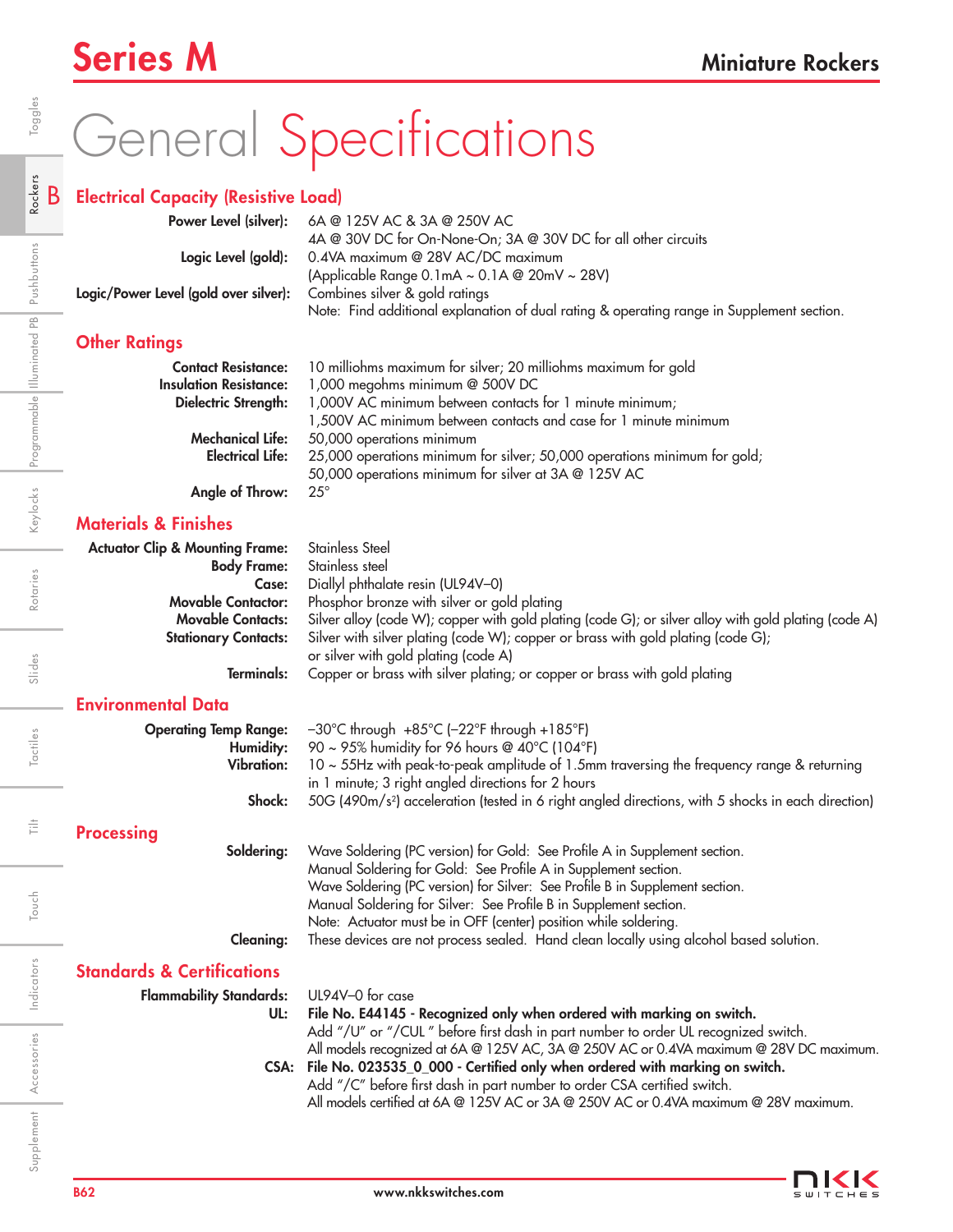# Distinctive Characteristics

Three methods of panel mounting: flat frame for flush with face or subpanel, snap-in, and PCB.

High insulating barriers increase isolation of circuits in multipole devices and provide added protection to contact points.

The molded diallyl phthalate case has a UL 94V-0 flammability rating.

Epoxy sealed terminals prevent entry of solder flux and other contaminants.

Prominent external insulating barriers increase insulation resistance and dielectric strength.

Bias guard prevents misalignment of contacts; interlocking of actuator block with rocker and internal guide does not allow transmission of diagonal force on rocker to reach contact mechanism.

Clinching of the frame to the case well above the base and terminals provides 1,500V dielectric strength.







Indicators

Indicators

Touch Tilt

Touch

言

Supplement Accessories Indicators Touch I Touth Indicatives Publics Rotaries Reviocks Programmable Illuminated Pushbuttons R**ockers** Toggles

Slides

Tactiles

Rotaries

<eylocks Programmable Illuminated PB Pushbuttons

B Rockers

Toggles

Accessories

Supplement Accessories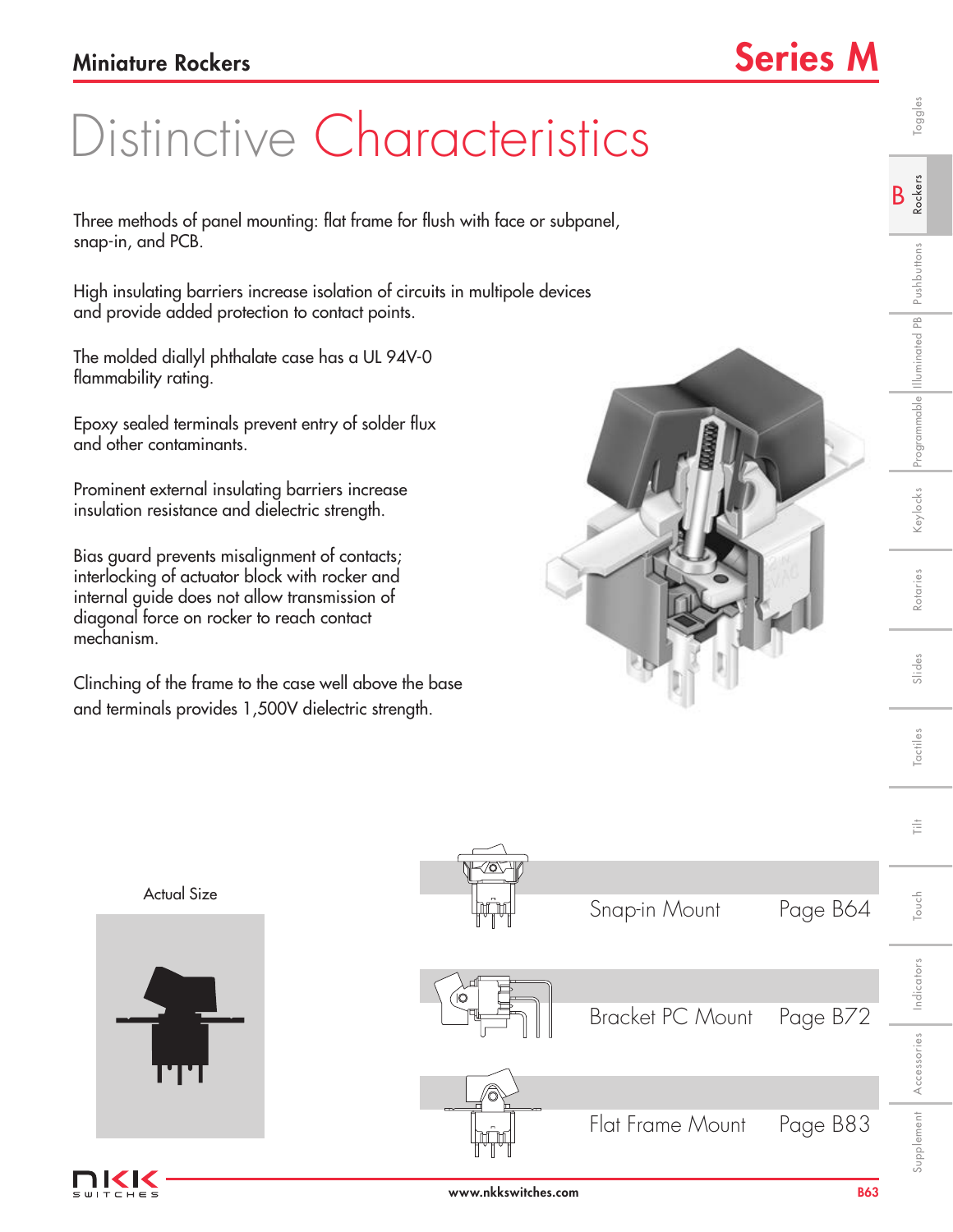



UL & CSA recognized only when ordered with marking on the switch. Specific models, ratings and ordering instructions are noted on the General Specifications page.

## DESCRIPTION FOR TYPICAL ORDERING EXAMPLE

## M2012TNW01-DC





Indicators

Indicators

Touch Tilt

Touch

言

 $H$  Gray

Accessories

Accessories

Supplement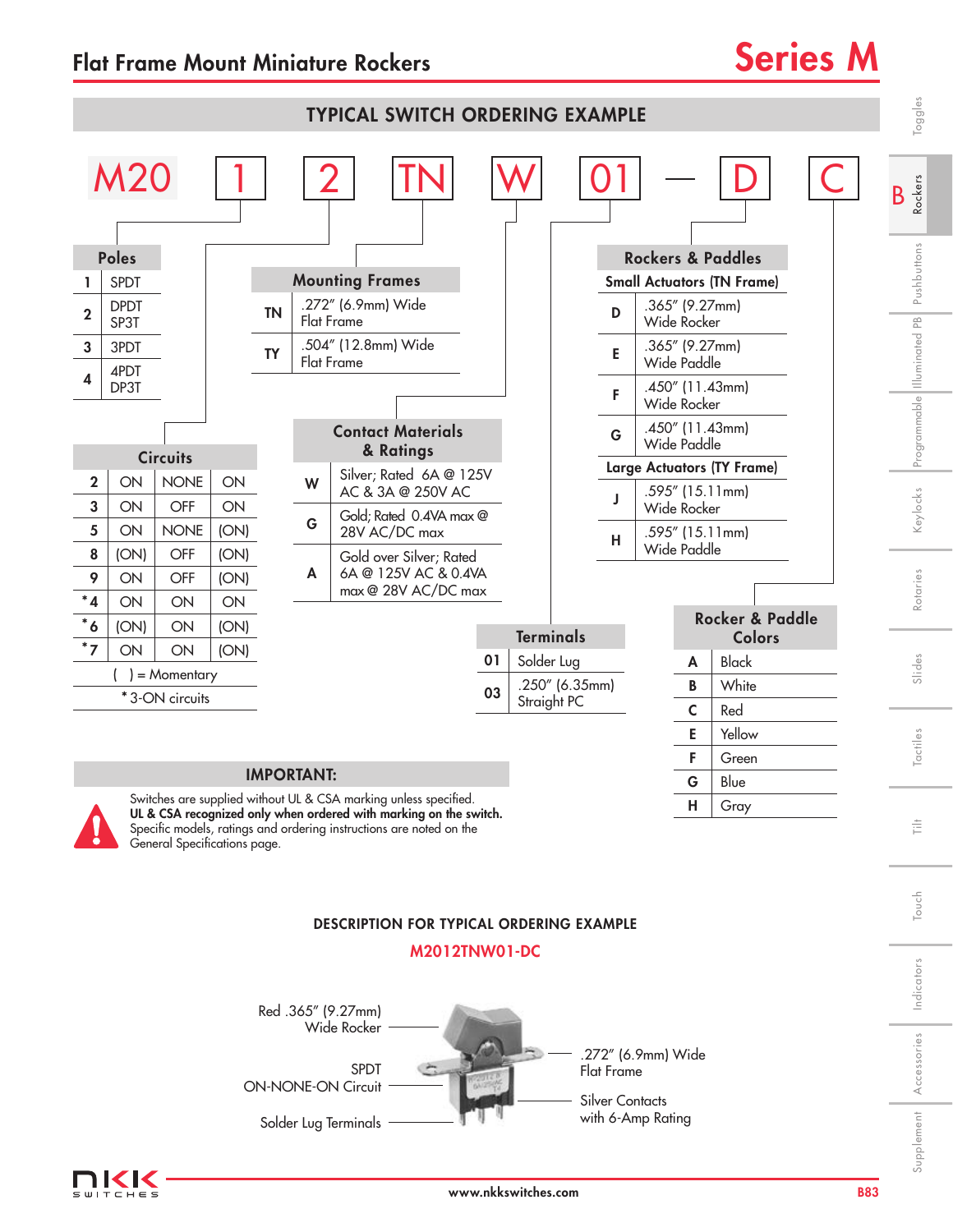| Toggles                     | <b>POLES &amp; CIRCUITS</b>                                                                                                                                                                |                                           |                              |                |                                                 |                                                            |                                                                                                                                                                    |                    |                                                                                 |                                                                                      |                                                                                                                                                                 |  |
|-----------------------------|--------------------------------------------------------------------------------------------------------------------------------------------------------------------------------------------|-------------------------------------------|------------------------------|----------------|-------------------------------------------------|------------------------------------------------------------|--------------------------------------------------------------------------------------------------------------------------------------------------------------------|--------------------|---------------------------------------------------------------------------------|--------------------------------------------------------------------------------------|-----------------------------------------------------------------------------------------------------------------------------------------------------------------|--|
|                             | <b>Rocker Position</b><br>= Momentary<br>$\overline{ }$                                                                                                                                    |                                           |                              |                |                                                 | <b>Connected Terminals</b>                                 |                                                                                                                                                                    |                    |                                                                                 | <b>Throw &amp; Schematics</b>                                                        |                                                                                                                                                                 |  |
| Rockers<br>B                | Pole                                                                                                                                                                                       | Model                                     | Down                         |                | <b>Center</b>                                   | Up<br>$\overline{\phantom{a}}$                             | Down                                                                                                                                                               | <b>Center</b>      | Up                                                                              |                                                                                      | Note: Terminal numbers are not actually<br>on the switch.                                                                                                       |  |
| Pushbuttons                 | SP                                                                                                                                                                                         | M2012<br>M2013<br>M2015<br>M2018<br>M2019 | ON<br>ON<br>ON<br>(ON)<br>ON |                | <b>NONE</b><br>OFF<br><b>NONE</b><br>OFF<br>OFF | ON<br>ON<br>(ON)<br>(ON)<br>(ON)                           | $2 - 3$                                                                                                                                                            | <b>OPEN</b>        | $2 - 1$                                                                         | SPDT<br>$\bullet$ 2 (COM)                                                            |                                                                                                                                                                 |  |
| Programmable Illuminated PB | <b>DP</b>                                                                                                                                                                                  | M2022<br>M2023<br>M2025<br>M2028<br>M2029 | ON<br>ON<br>ON<br>(ON)<br>ON |                | <b>NONE</b><br>OFF<br><b>NONE</b><br>OFF<br>OFF | ON<br>ON<br>(ON)<br>(ON)<br>(ON)                           | $2 - 3$ 5 - 6                                                                                                                                                      | <b>OPEN</b>        | $2 - 1$ 5-4                                                                     | <b>DPDT</b>                                                                          | $2^2$ (COM) 5                                                                                                                                                   |  |
| Keylocks                    | 3P                                                                                                                                                                                         | M2032<br>M2033<br>M2035<br>M2038<br>M2039 | ON<br>ON<br>ON<br>(ON)<br>ON |                | <b>NONE</b><br>OFF<br><b>NONE</b><br>OFF<br>OFF | ON<br>ON<br>(ON)<br>(ON)<br>(ON)                           | $2-3$ 5-6<br>$8 - 9$                                                                                                                                               | <b>OPEN</b>        | $2-1$ 5-4<br>$8 - 7$                                                            | 3PDT<br>$\begin{array}{ccc} & 2 & 5 & 100M & 8 \\ & & 3 & 6 & 6 & 9 & 9 \end{array}$ |                                                                                                                                                                 |  |
| Rotaries                    | 4P                                                                                                                                                                                         | M2042<br>M2043<br>M2045<br>M2048<br>M2049 | ON<br>ON<br>ON<br>(ON)<br>ON |                | <b>NONE</b><br>OFF<br><b>NONE</b><br>OFF<br>OFF | ON<br>ON<br>(ON)<br>(ON)<br>(ON)                           | $2-3$ 5-6<br>8-9 11-12                                                                                                                                             | <b>OPEN</b>        | $2-1$ 5-4<br>8-7 11-10                                                          | 4PDT                                                                                 |                                                                                                                                                                 |  |
| Slides                      |                                                                                                                                                                                            |                                           |                              |                |                                                 |                                                            |                                                                                                                                                                    | For 3 Throw (3-On) |                                                                                 |                                                                                      |                                                                                                                                                                 |  |
|                             |                                                                                                                                                                                            |                                           |                              |                |                                                 |                                                            | <b>Connected Terminals &amp; Schematics</b>                                                                                                                        |                    |                                                                                 |                                                                                      |                                                                                                                                                                 |  |
| Tactiles                    | Pole                                                                                                                                                                                       | Model                                     | Down                         | <b>Center</b>  | Up                                              |                                                            | Down                                                                                                                                                               |                    | <b>Center</b>                                                                   |                                                                                      | Up                                                                                                                                                              |  |
| $\frac{1}{11}$              | SP                                                                                                                                                                                         | M2024<br>M2026<br>M2027                   | ON<br>(ON)<br>ON             | ON<br>ON<br>ON | ON<br>(ON)<br>(ON)                              |                                                            | External<br>Connection <sub>7</sub><br>2 (in)<br>$3 - 4$ (out) 6 (out)<br>1 (out)<br>$2-3$ 5-6                                                                     |                    | External<br>Connection <sub>7</sub><br>2 (in)<br>1 (out)<br>$2-3$ 5-4           | $34$ (out) $6$ (out)                                                                 | External<br>Connection <sub>7</sub><br>$2$ (in)<br>$4$ (out) $6$ (out)<br>1 (out)<br>3<br>$2-1$ 5-4                                                             |  |
| Touch                       | DP                                                                                                                                                                                         | M2044<br>M2046                            | ON<br>(ON)                   | ON<br>ON       | ON<br>(ON)                                      | External<br>Connection <sub>7</sub><br>$2$ (in)<br>1 (out) | External<br>Connection <sub>7</sub><br>8 (in)<br>3 4 (out) 6 (out) 7 (out) 9 10 (out) 12 (out)                                                                     |                    | External<br>Connection <sub>7</sub><br>$2$ (in)<br>1 (out)<br>3 4 (out) 6 (out) | External<br>Connection $7$<br>8 (in)<br>7 (out) 9 10 (out) 12 (out)                  | External<br>External<br>Connection <sub>7</sub><br>Connection <sub>7</sub><br>$2$ (in)<br>8 (in)<br>1 (out)<br>3 4 (out) 6 (out)<br>7 (out) 9 10 (out) 12 (out) |  |
| Indicators                  |                                                                                                                                                                                            | M2047                                     | ON                           | ON             | (ON)                                            |                                                            | $2-3$ 5-6<br>8-9 11-12                                                                                                                                             |                    | $2-3$ 5-4<br>8-9 11-10                                                          |                                                                                      | $2-1$ 5-4<br>8-7 11-10                                                                                                                                          |  |
| Accessories                 | The SP3T model utilizes a<br>double pole base.<br>External<br>Conn                                                                                                                         |                                           |                              |                |                                                 | $+$ (out)<br>$6 -$                                         | The DP3T model utilizes a<br>four pole base.<br>r (out) r (out)<br>External<br>Conn<br>Common<br>$\overline{P}_8$<br>Common<br>Ţ<br>Common<br>(in)<br>(in)<br>(in) |                    |                                                                                 |                                                                                      |                                                                                                                                                                 |  |
| Supplement                  | $\overline{P}$<br>(out)<br>External connection must be<br>External connection must be<br>$\div$ (out)<br>$($ out $)$<br>made during field installation.<br>made during field installation. |                                           |                              |                |                                                 |                                                            |                                                                                                                                                                    |                    | $($ out $)$<br>$\Box$ <sub>4</sub> $\Box$<br>10무 무ァ<br>(out)<br>$($ out $)$     |                                                                                      |                                                                                                                                                                 |  |

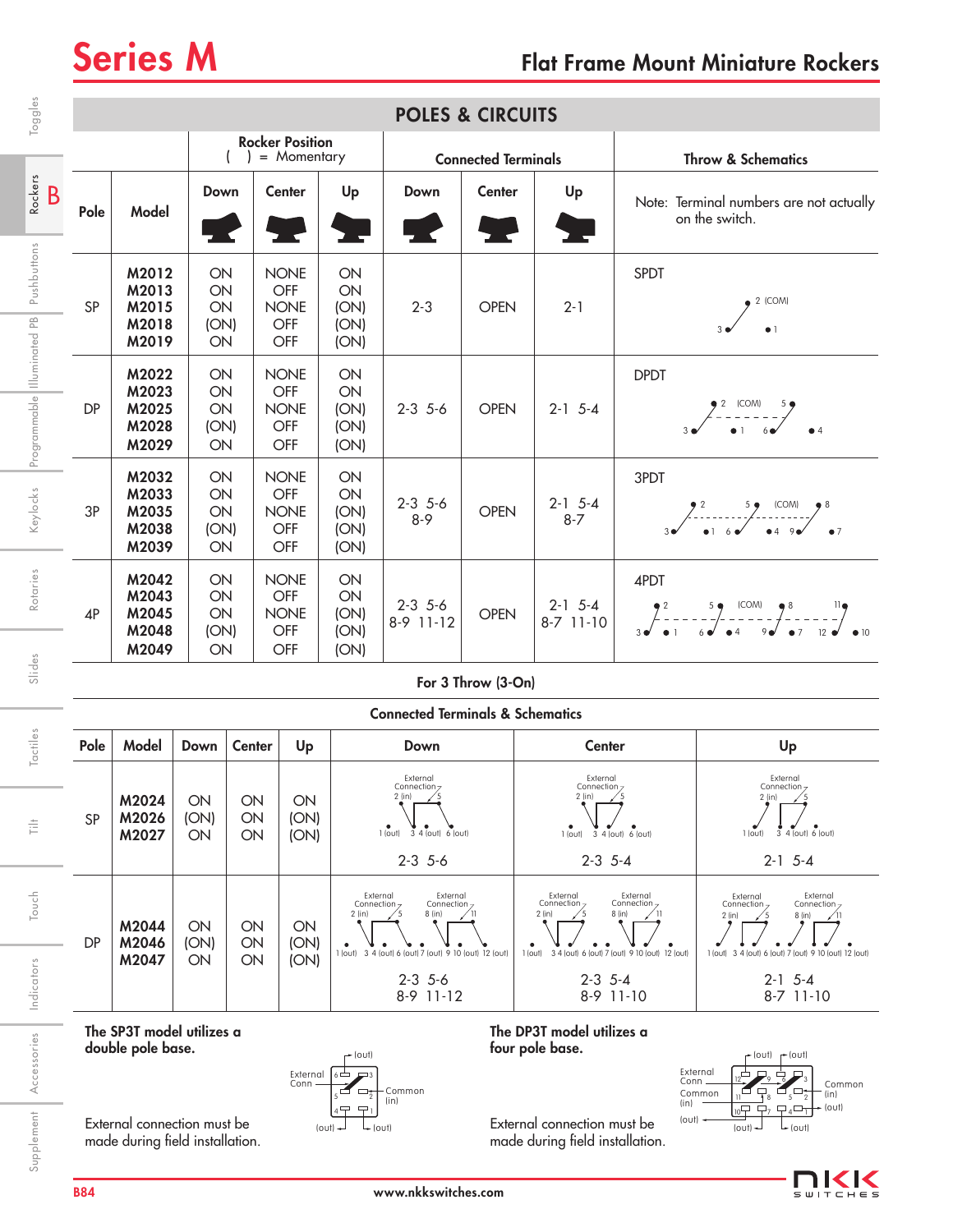

www.nkkswitches.com

**IKK** T C H E S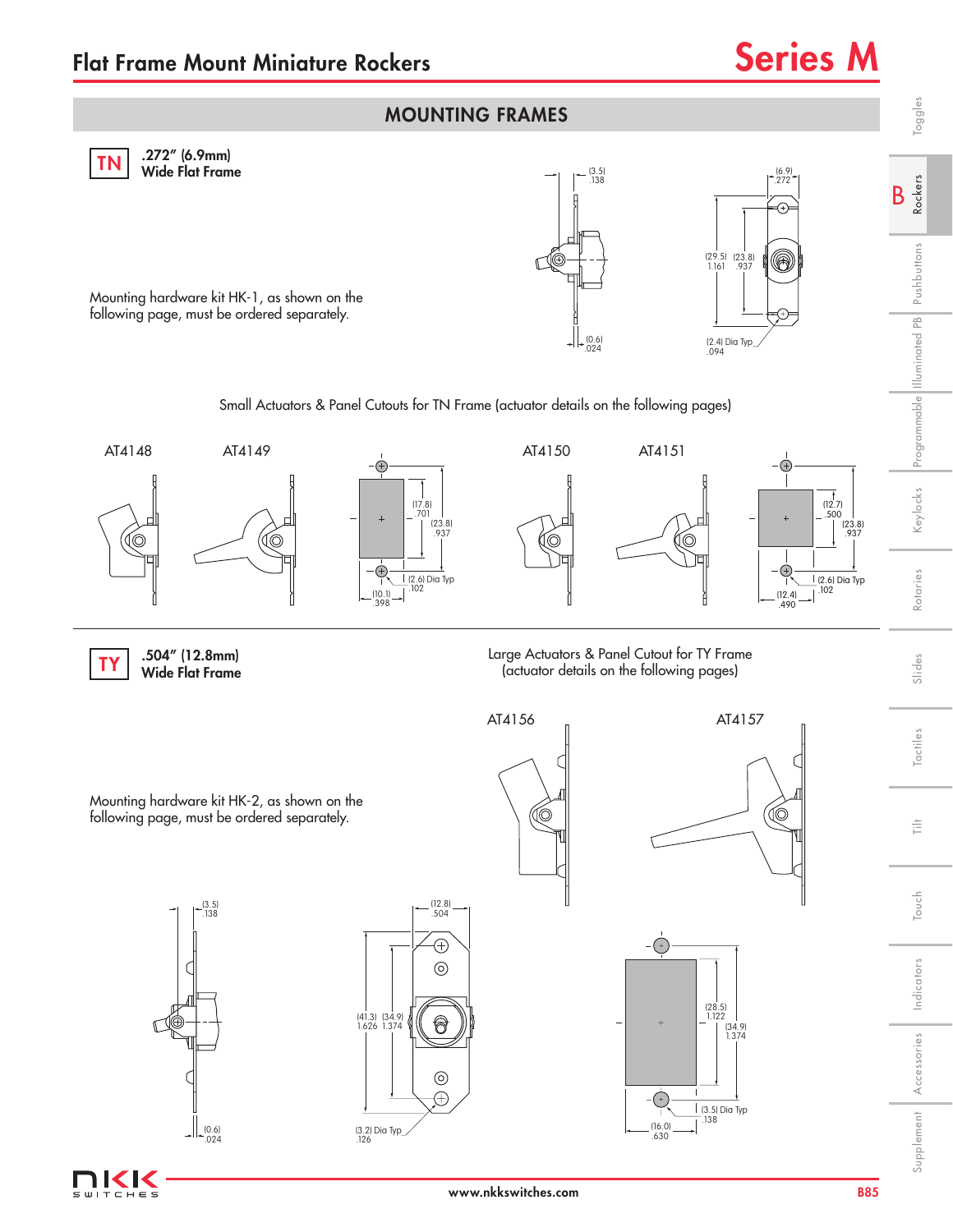## MOUNTING FRAMES (CONTINUED)

### Face Panel Mounting The Subpanel Mounting Subpanel Mounting



Flat frame devices may also be mounted to the face panel. Standoffs are used to recess the actuator and achieve an attractive front panel appearance.



These devices are especially designed for subpanel mounting. When installed on a mounting plate behind the panel, hardware is completely concealed and the front panel retains a clean, attractive appearance.





B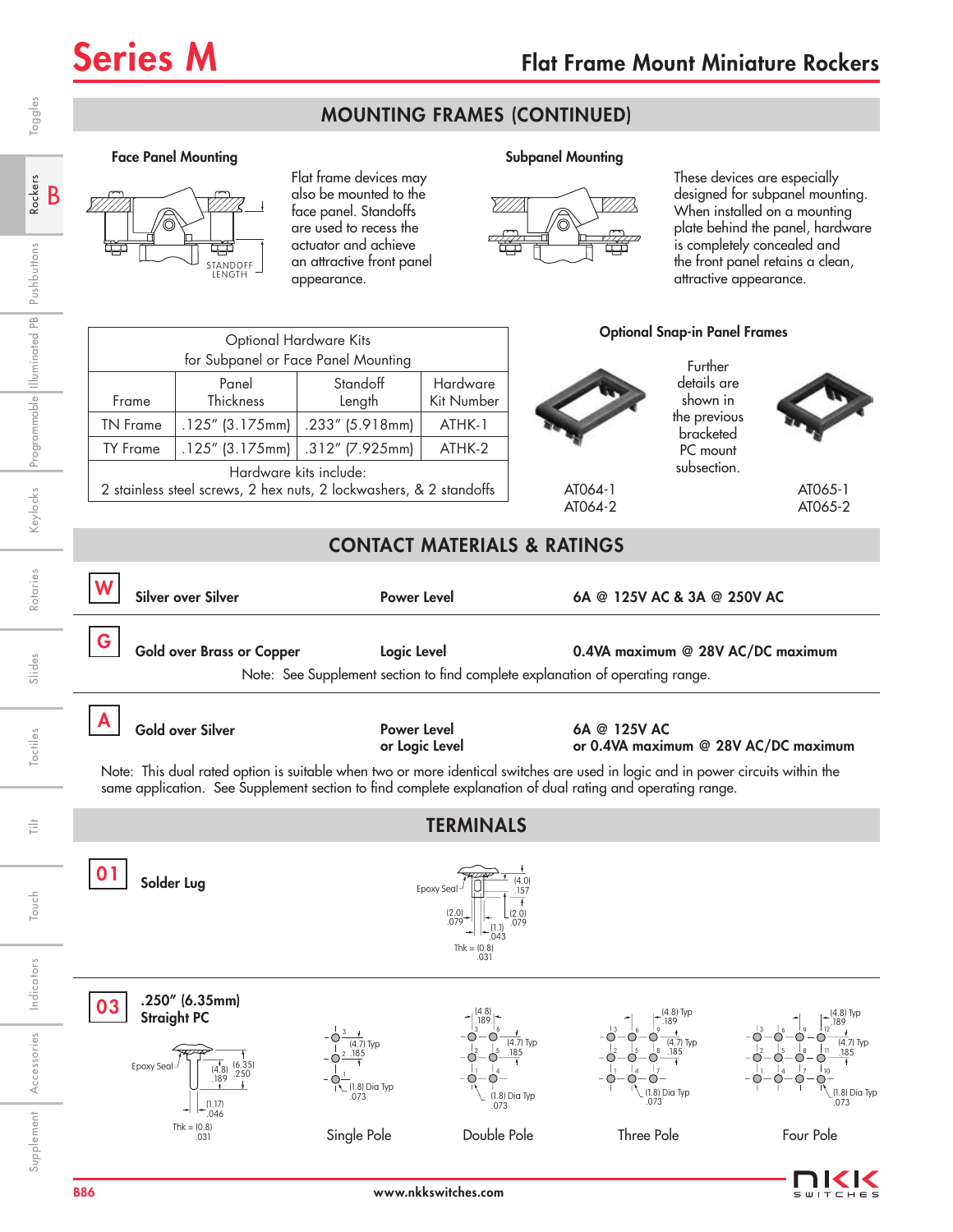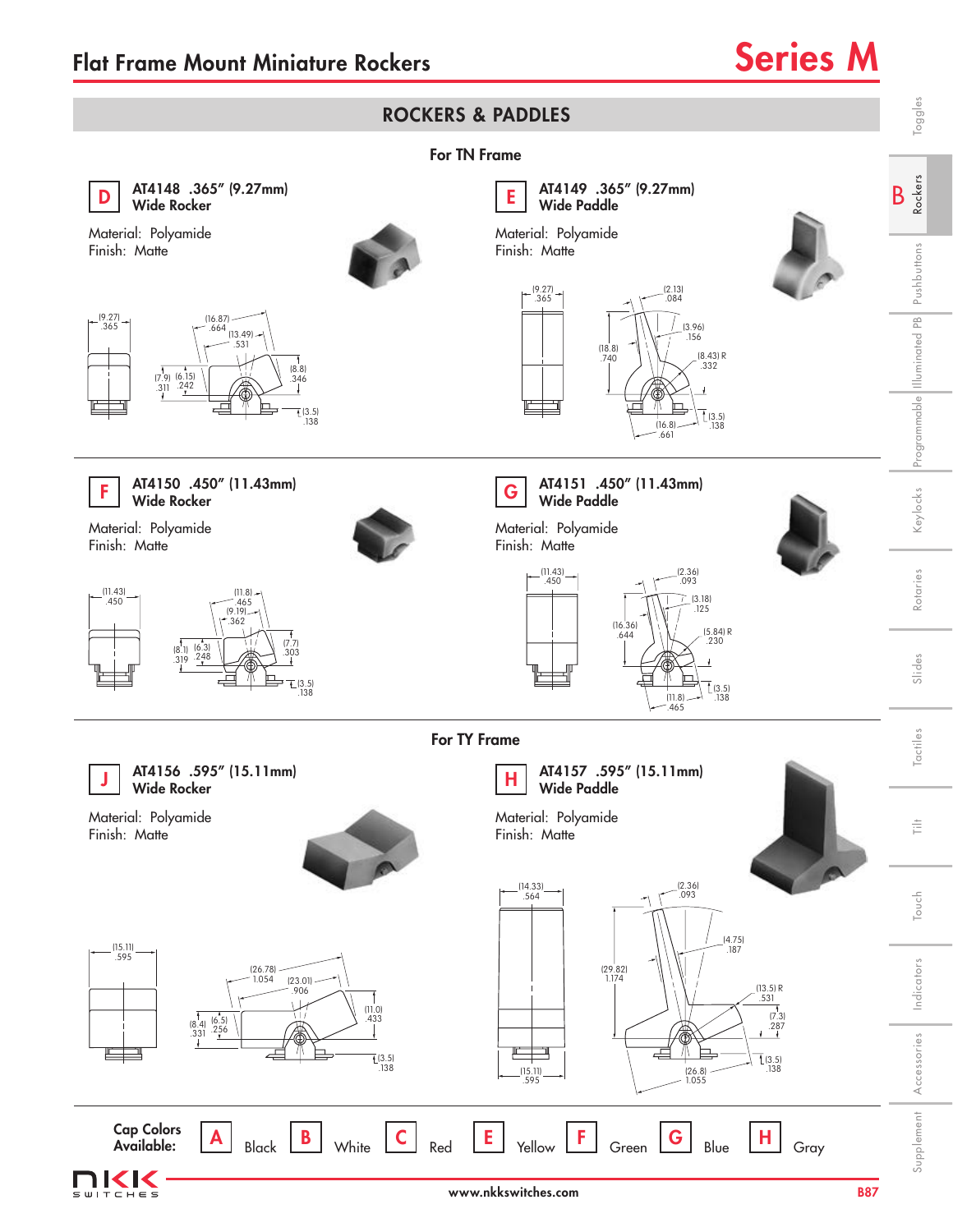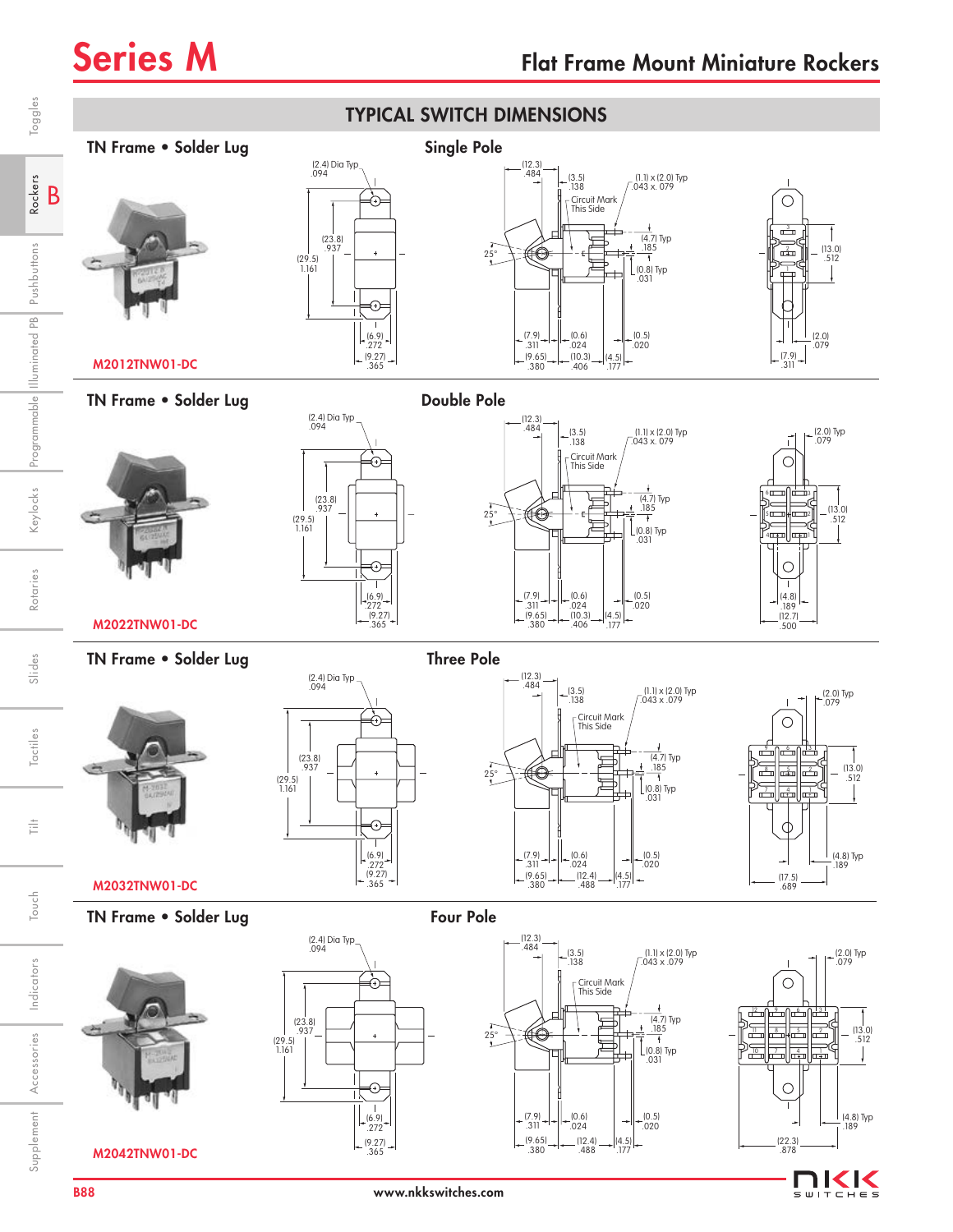